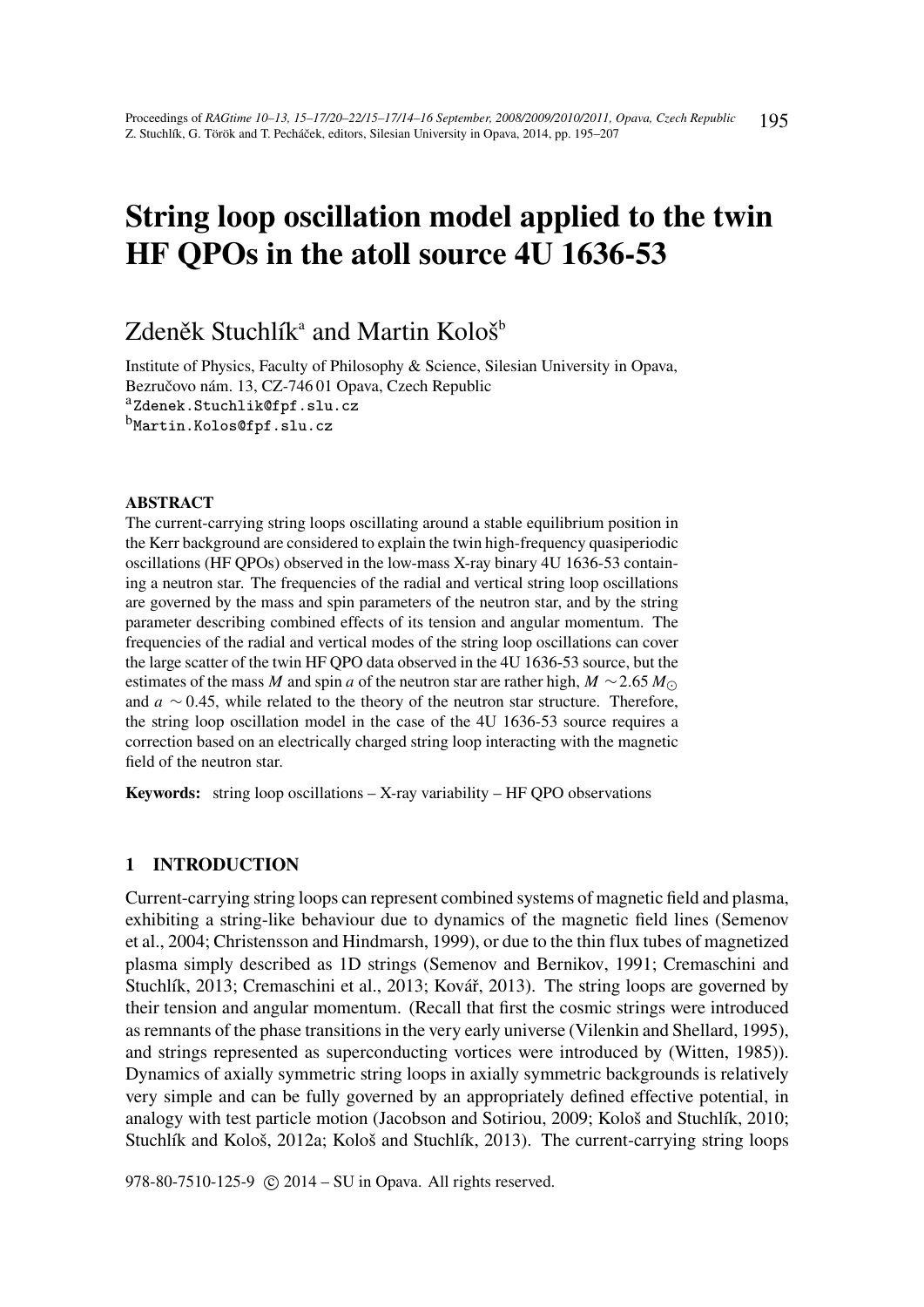moving axisymmetrically along the symmetry axis of the Kerr or Schwarzschild–de Sitter black holes can be relevant in astrophysical processes (Jacobson and Sotiriou, 2009; Kološ and Stuchlík, 2010; Stuchlík and Kološ, 2012a; Kološ and Stuchlík, 2013). Electrically charged current-carrying string loops oscillating in combined external gravitational and electromagnetic fields can be also fully described by an effective potential, if the string loop and the background have common axial symmetry (Tursunov et al., 2013).

Recently, the axisymmetric current-carrying string loops were considered as a model of ultrarelativistic jet formation due to transmutation effect governing transmission of the internal energy of the oscillatory motion to the energy of translational motion (Stuchlík and Kološ, 2012a,b; Kološ and Stuchlík, 2013). On the other hand, it has been shown that small oscillations of the current-carrying string loops can explain frequency of the HF QPOs observed with frequency ratio 3:2 in the three Galactic microquasars, GRS 1915+105, XTE 1550-564, GRO 1655-40, i.e. Low-Mass X-ray Binary (LMXB) systems containing a black hole (Stuchlík and Kološ, 2014b), and the special set of HF QPOs observed in the peculiar neutron star low-mass X-ray binary XTE 1701-407 (Stuchlík and Kološ, 2014a). The string loop oscillation model in both the cases assumes relevance of some resonant phenomena and predicts reasonable restrictions on the values of the mass and spin of the black holes in the microquasars, and the neutron star in the XTE J1701-407 source.

Here we test the string loop oscillation model in the case of the well studied atoll source 4U 1636-53, where a large scatter of the twin HF QPOs is observed (Barret et al., 2005, 2006; Belloni et al., 2007a; Wang et al., 2013, 2014). Then a different approach has to be applied in order to match the observed twin HF QPOs where resonant phenomena are not taken into consideration. On the other hand, we keep the assumption that mass of the neutron star is large enough so that the external field of the neutron star can be well approximated by the Kerr geometry (Urbanec et al., 2013).

#### 2 STRING LOOP OSCILLATION MODEL

#### 2.1 Motion of axisymmetric string loops

Dynamics of an axisymmetric current-carrying string loop in a given axially symmetric and stationary, Kerr, spacetime with metric  $g_{\alpha\beta}$  was treated in (Jacobson and Sotiriou, 2009; Kološ and Stuchlík, 2013). Oscillations of such string loops have been studied in (Stuchlík and Kološ, 2014b). The oscillations of the string loop can be characterized by two parameters,  $J$  and  $\omega$ , reflecting the effect of the magnitude and components of the angular momentum and the string tension (Stuchlík and Kološ, 2014b).

As demonstrated in (Larsen, 1993; Stuchlík and Kološ, 2014b), the string loop motion can be described by the Hamilton equations and an appropriately defined Hamiltonian *H* with a dynamic,  $H_D$ , and a potential,  $H_P$ , parts. The potential part is related to the constants of motion associated to the background symmetries, namely, the energy *E* and the angular momentum parameters  $J$  and  $\omega$ . The boundary of the string loop motion is given by vanishing of the potential parts of the Hamiltonian that implies the so called energy boundary function  $E_b(r, \theta; a, J, \omega)$ , (Kološ and Stuchlík, 2013; Stuchlík and Kološ, 2014b), serving as an effective potential of the string loop motion. The turning points of the string loop motion are determined by the condition  $E = E<sub>b</sub>(r, \theta; a, J, \omega)$ .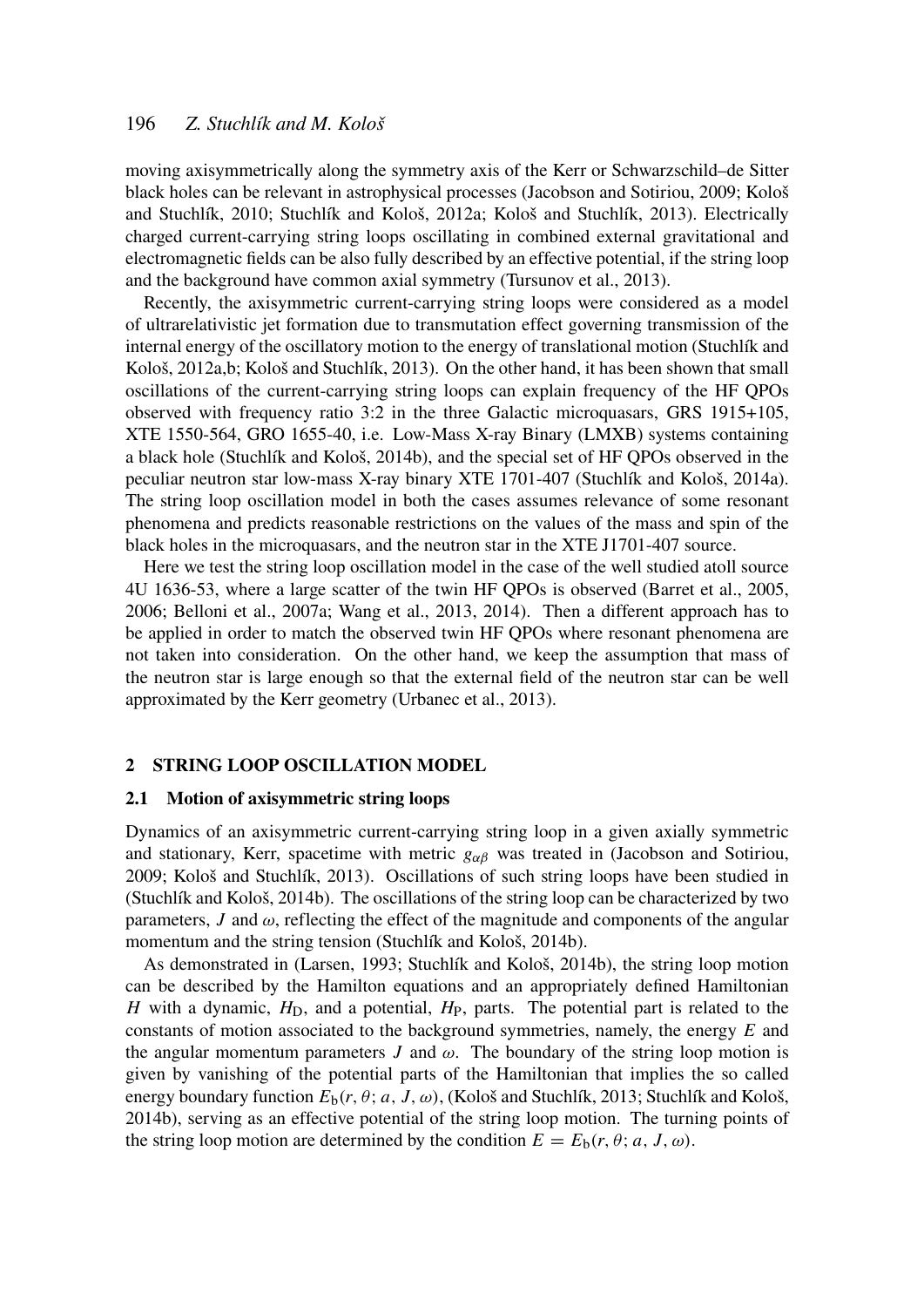In the Kerr metric and the standard Boyer–Lindquist *r*, θ coordinates, (Carter, 1973), the energy boundary function takes the form (Stuchlík and Kološ, 2014b),

$$
E_b(r, \theta; a, J, \omega) = \frac{4a\omega J^2 r}{(\omega^2 + 1) G} + \sqrt{\Delta} \left( \frac{J^2 R^2}{G \sin(\theta)} + \sin(\theta) \right), \tag{1}
$$

where

$$
G(r, \theta; a) = \left(a^2 + r^2\right) R^2 + 2a^2 r \sin^2(\theta),
$$
\n(2)

and

$$
R^{2} = r^{2} + a^{2} \cos^{2} \theta , \quad \Delta = r^{2} - 2Mr + a^{2}, \tag{3}
$$

*a* denotes spin and *M* mass parameters of the Kerr spacetimes. Here we consider only the Kerr black hole spacetimes  $(a < M)$ , at the external region located above the outer event horizon given by

$$
r_{+} = M + \left(M^{2} - a^{2}\right)^{1/2}.\tag{4}
$$

Of course, for the exterior of neutron stars we have to consider only the part of the Kerr spacetime limited by the condition  $r \geq R_{\text{surface}} > r_+$ .

In the following, we shall use for simplicity the dimensionless radial coordinate  $r \rightarrow r/M$ , dimensionless time coordinate  $t \rightarrow t/M$  and dimensionless spin  $a \rightarrow a/M$ ; this is equivalent to using of  $M = 1$  in the metric tensor. We will return to the dimensional quantities in the Section 3.

Detailed discussion of the properties of the energy boundary function  $E_b(r, \theta)$  is presented in (Kološ and Stuchlík, 2013) for both the Kerr black hole and naked singularity spacetimes. Here we focus on the properties in the black hole spacetimes that can be relevant for rotating neutron stars as demonstrated in (Urbanec et al., 2013; Török et al., 2008) – in this case the local extrema of the energy boundary function can be located in the equatorial plane only.

The local extrema of the energy boundary function  $E_b(r; a, J, \omega)$ , governing the equilibrium positions of the string loops in the equatorial plane ( $\theta = \pi/2$ ), are determined by the relation (Kološ and Stuchlík, 2013; Stuchlík and Kološ, 2014b),

$$
J^{2} = J_{E}^{2}(r; a, \omega) \equiv \frac{(r-1)(\omega^{2}+1)H^{2}}{4a\omega\sqrt{\Delta} (a^{2}+3r^{2}) + (\omega^{2}+1)F},
$$
\n(5)

where

$$
H(r; a) = r3 + a2(2+r), \quad F(r; a) = (r - 3)r4 - 2a4 + a2r(r2 - 3r + 6).
$$
 (6)

The oscillations of the string loops around a stable equilibrium position in the Kerr background has been discussed in (Kološ and Stuchlík, 2013; Stuchlík and Kološ, 2014b). In the basic approximation, for the first term in the perturbation expansion of the Hamiltonian around the stable equilibrium positions, the oscillations can be separated to two modes of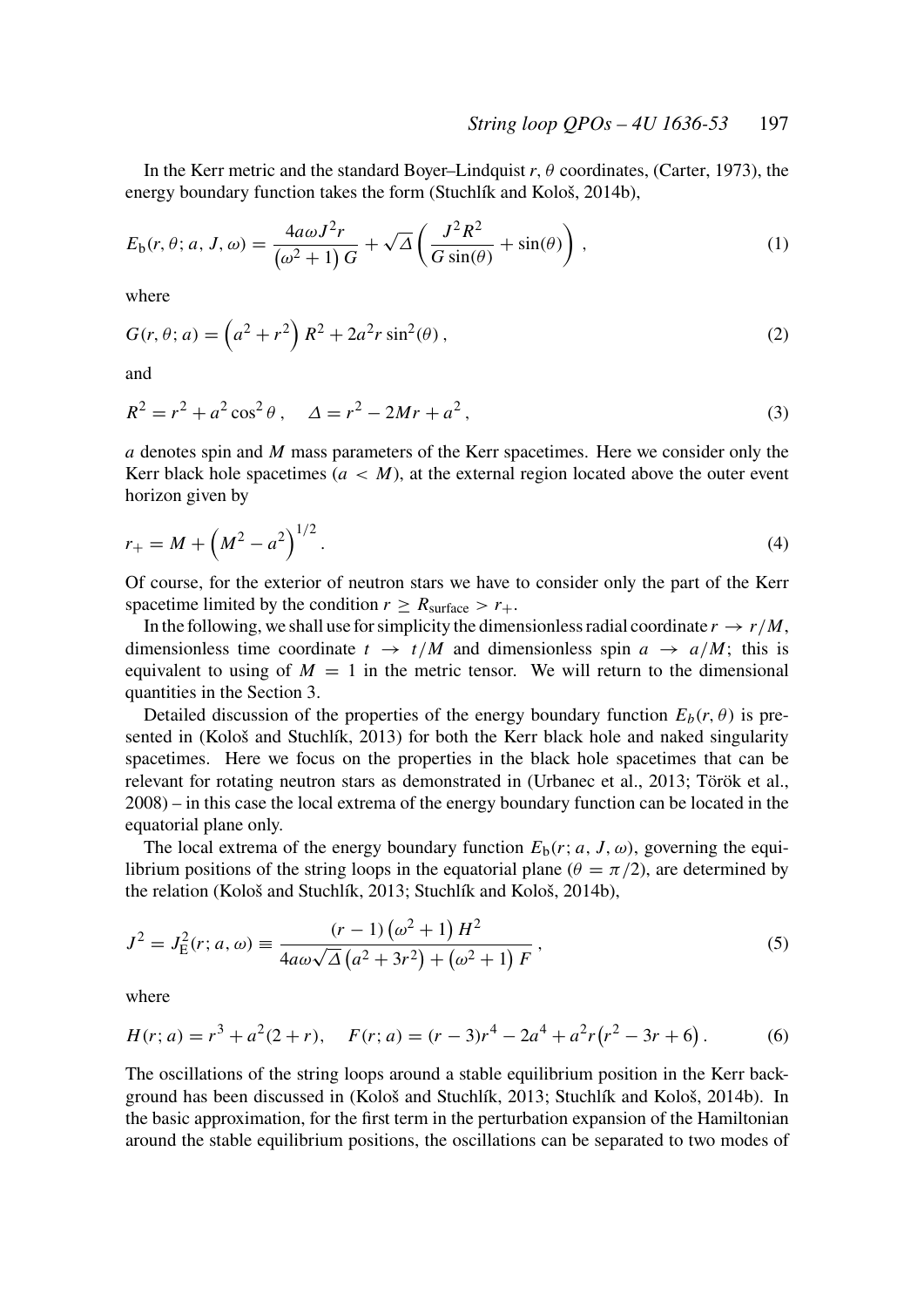

**Figure 1.** String-loop oscillatory frequencies  $v_r$  (thin curves) and  $v_\theta$  (thick curves), calculated for the Kerr metrics with  $M = 2 M_{\odot}$ . Their radial profiles are illustrated for values of dimensionless spin  $a = 0, 0.4$  that are characteristic of our study of neutron star system. We demonstrate extension of the frequency radial profiles for the complete range of the string loop parameter  $\omega \in \{-1, 1\}$ . The vertical frequency curves are restricted to the region of existence (zero point) of the corresponding radial frequency curves – the relevant region is greyed.

independent linear-harmonic oscillations in the radial and vertical direction. The higher order terms of the expansion govern subsequent transition to the quasiharmonic oscillations and finally to the fully chaotic oscillatory motion; it is very important that frequency of the quasiharmonic oscillations of the string loops agrees with frequency of their harmonic oscillations, (Stuchlík and Kološ, 2014b).

The rotating neutron stars are conveniently described by the Hartle–Thorne geometry that is characterized in the exterior part by three parameters: mass *M*, dimensionless spin *a*, and dimensionless quadrupole moment *q*, as shown in (Hartle, 1967; Hartle and Thorne, 1968; Chandrasekhar and Miller, 1974). The Hartle–Thorne model can be used for rotating neutron stars with rotation frequency significantly smaller that the mass-shedding frequency,  $f_{m-sh}$  ~ 1100 Hz, and spin *a* < 0.5 (Urbanec et al., 2013). The rotation frequency of neutron stars described well by the Hartle–Thorne model can be as high as *f*rot ∼ 600 Hz.

For  $q/a^2 = 1$ , the Hartle–Thorne geometry coincides with Kerr geometry, and for  $1 < q/a<sup>2</sup> < 2$  these two geometries are very close each other giving very close predictions for astrophysical phenomena (Török et al., 2008; Török et al., 2010; Bejger et al., 2010; Bini et al., 2013). It has been demonstrated recently that for a wide variety of equations of state, the Hartle–Thorne models predict  $q/a^2 < 2$ , if the neutron star mass is close to the maximum allowed by a given equation of state, implying thus applicability of the Kerr geometry (Urbanec et al., 2013).

#### 2.2 Frequency of the radial and vertical harmonic oscillatory modes

For the string loop harmonic oscillations around a stable equilibrium position at a given  $r_0$ and  $\theta_0 = \pi/2$  the locally measured angular frequencies of the radial and vertical oscillatory motion reads (Stuchlík and Kološ, 2014b)

$$
\omega_{\rm r}^2 = \frac{1}{g_{rr}} \frac{\partial^2 H_{\rm P}}{\partial r^2}, \quad \omega_{\theta}^2 = \frac{1}{g_{\theta\theta}} \frac{\partial^2 H_{\rm P}}{\partial \theta^2}.
$$
\n(7)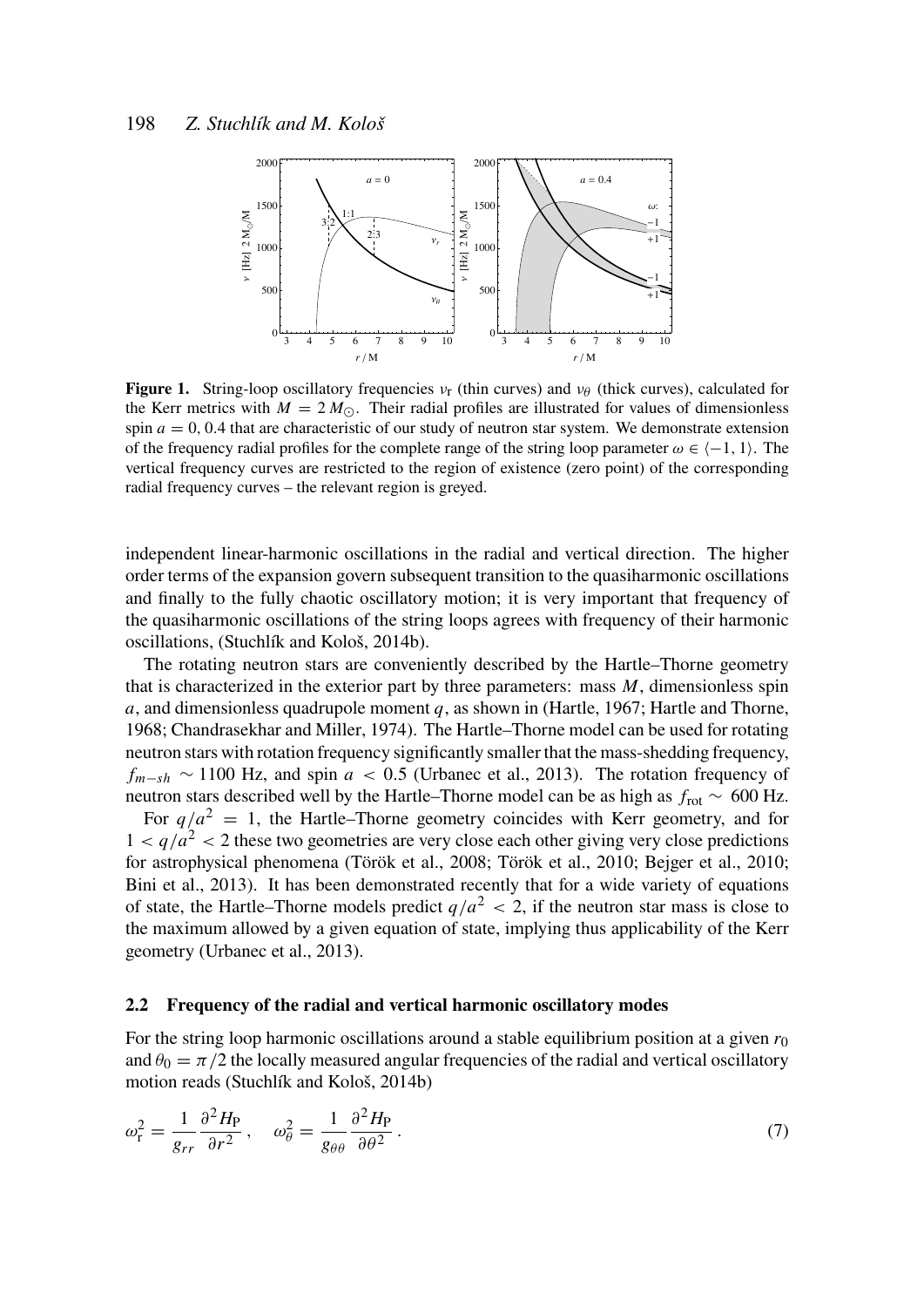The partial derivatives of the potential part of the Hamiltonian are calculated at the local minimum of the energy boundary function at  $r_0$  and  $\theta_0 = \pi/2$ . The location of the stable equilibrium point is determined by the angular momentum parameters  $J$  and  $\omega$  of the string loop – see (Stuchlík and Kološ, 2014b).

The locally measured angular frequencies are connected to the angular frequencies related to distant observers,  $\Omega_{(r,\theta)}$ , by the gravitational redshift transformation (Stuchlík and Kološ, 2014b),

$$
\Omega_{(\mathbf{r},\theta)} = \frac{\omega_{(\mathbf{r},\theta)}}{P^t} \,. \tag{8}
$$

If the angular frequencies  $\Omega_{(r,\theta)}$ , or frequencies  $v_{(r,\theta)}$ , are expressed in the physical units, their dimensionless form has to be extended by the factor  $c^3/GM$ . Then the frequencies of the string loop oscillations measured by the distant observers are given by

$$
\nu_{(\mathbf{r},\theta)} = \frac{1}{2\pi} \frac{c^3}{GM} \Omega_{(r,\theta)}.
$$
\n(9)

The same factor occurs in the case of the orbital and epicyclic frequencies of the geodesic motion in the Kerr spacetime (Aliev and Galtsov, 1981; Török and Stuchlík, 2005; Stuchlík and Schee, 2012). The mass-scaling of the frequencies of the radial and vertical oscillations is the same for both the current-carrying string loops and test particles and we are approved to expect that the string loop oscillations could serve as an explanation of the HF QPOs observed in the strong gravity regions of black holes and neutron stars. In the Kerr geometry, the angular frequencies of the string loop oscillations related to distant observers take the dimensionless form (Stuchlík and Kološ, 2014b),

$$
\Omega_{\rm r}^{2}(r; a, \omega) = \frac{J_{\rm E(ex)}\left(2a\omega\sqrt{\Delta}(a^{2} + 3r^{2}) + (\omega^{2} + 1)F_{1}\right)}{2r\left(a^{2}(r + 2) + r^{3}\right)^{2}F_{3}^{2}},
$$
\n(10)

$$
\Omega_{\theta}^{2}(r; a, \omega) = \frac{\sqrt{\Delta} \left(2a\omega\sqrt{\Delta}(2a^{2} - 3a^{2}r - 3r^{3}) + (\omega^{2} + 1)F_{2}\right)}{r^{2}(a^{2}(r + 2) + r^{3})F_{3}},
$$
\n(11)

where

$$
F_1(r, a) = a^2r^3 - a^2\Delta + r^5 - 2r^4,
$$
\n(12)

$$
F_2(r; a) = a^4(3r - 2) + 2a^2(2r - 3)r^2 + r^5,
$$
\n(13)

$$
F_3(r; a, \omega) = 2a\omega(a^2 + 3r^2) + \sqrt{\Delta}(\omega^2 + 1)(r^3 - a^2),
$$
\n(14)

$$
J_{E(ex)}(r; a, \omega) \equiv (\omega^2 + 1)H(r - 1)(6a^2r - 3a^2r^2 - 6a^2 - 5r^4 + 12r^3) + 4a\omega H \Delta^{-1/2} [(a^2 + 3r^2)(\Delta - (r - 1)^2) - 6\Delta r(r - 1)] - (\omega^2 + 1)[FH + 2F(a^2 + 3r^2)(r - 1)] + 8a\omega \sqrt{\Delta}(a^2 + 3r^2)^2(r - 1).
$$
 (15)

The function  $J_{E(ex)}(r; a, \omega)$  determines the local extrema of the function  $J_{E}(r; a, \omega)$  and character of the local extrema of the energy boundary function. Its zero points correspond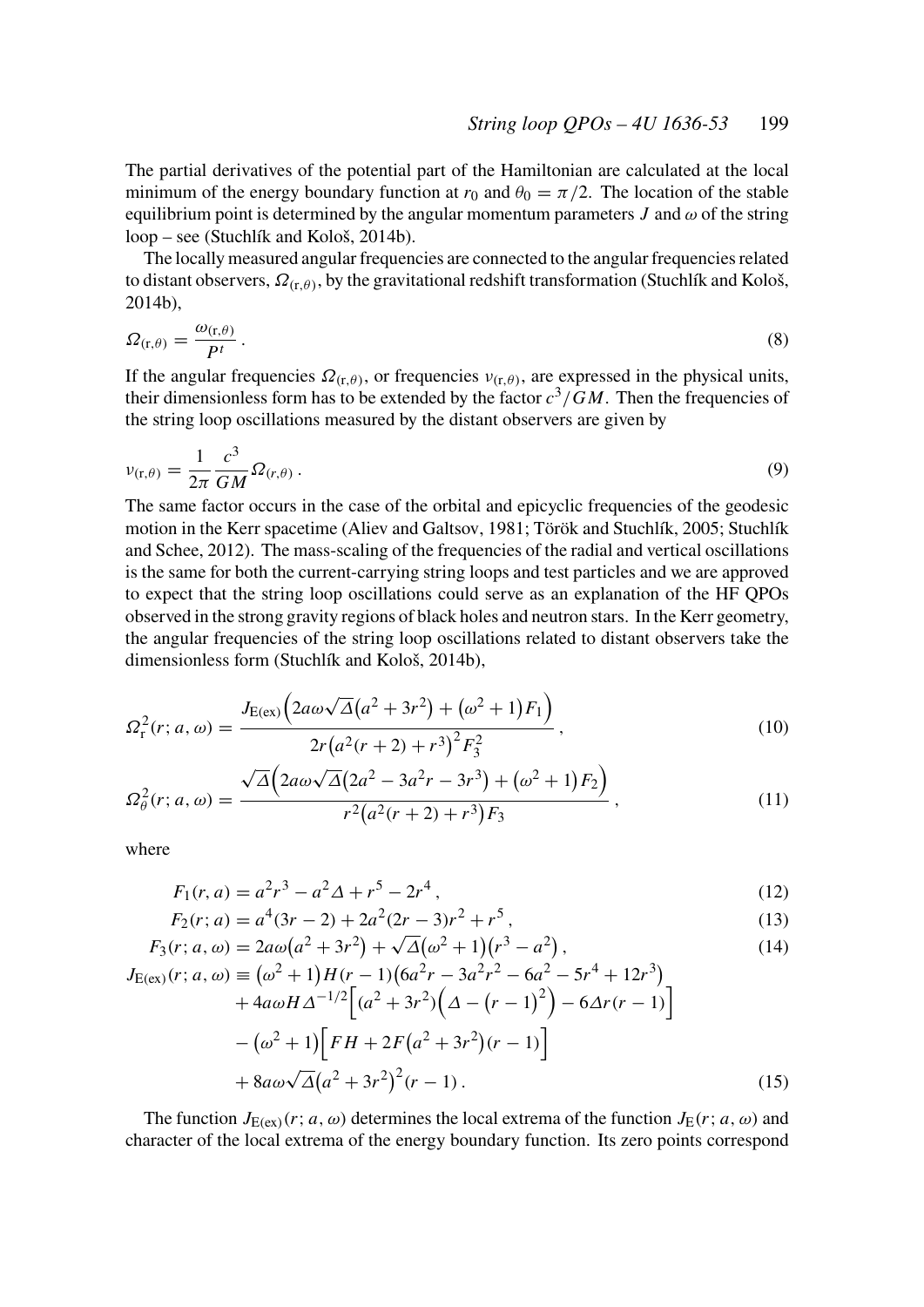to the marginally stable equilibrium positions of the string loops – the frequency of the radial oscillatory modes of the string loops vanishes there. The conditions

$$
J_{E(ex)} = 0
$$
 and  $J_E^2 \ge 0$ , (16)

satisfied simultaneously, put the limit on validity of the formulae giving the angular frequencies of the radial and vertical oscillations (Stuchlík and Kološ, 2014b).

In the case of spherically symmetric spacetimes,  $a = 0$ , the parameter  $\omega$  is irrelevant for the string loop oscillatory motion. The vertical oscillations are then fully governed by the gravity effect of the black hole (or neutron star) and the string tension and angular momentum play no role (Kološ and Stuchlík, 2013). The frequency of the vertical oscillations of the string loops equals those of the test particle epicyclic motion. In the rotating Kerr spacetimes, even for string loops with  $\omega = 0$ , the vertical harmonic oscillations are different for the string loops and test particles, implying relevance of the string tension and angular momentum even in the simplest state of  $\omega = 0$  (Stuchlík and Kološ, 2014b).

Behaviour of the radial profiles of the radial and vertical frequencies of the string loop harmonic oscillations is illustrated in Figure 1 for two characteristic values of the Kerr spin parameter  $a = 0, 0.4$ . In the Schwarzschild spacetime  $(a = 0)$ , a degeneration occurs, and both the frequencies are independent of the parameter  $\omega$ . In the Kerr spacetimes, the range of the radial and vertical frequencies depends on the string-loop parameter  $\omega$ , and the spin parameter *a* of the spacetime. Extension of the range of allowed frequencies increases with increasing spin *a*, if we consider the full range of the angular momentum parameter  $\omega$ . For all values of the spin, and at each radius where the two oscillatory modes can occur, the vertical frequency has its maximum (minimum) for string loops with  $\omega = -1$  ( $\omega = +1$ ), while the radial frequency has its maximum (minimum) for string loops with  $\omega = +1$  $(\omega = -1)$  – see Fig. 1.

#### 3 TWIN HF QPOS IN ATOLL AND Z SOURCES

The low mass X-ray binary (LMXB) systems containing neutron stars are separated into two categories – the so called atoll and Z sources. This categorisation reflects distinct spectral properties of the sources and its details can be found in (Hasinger and van der Klis, 1989). Distinctions of these two classes of the neutron star LMXB systems are discussed, e.g. in (van der Klis, 2006); remarkably, the Z sources are persistent, brighter and harder than the atoll sources. Both atoll and Z sources demonstrate twin HF QPOs. Details of observed HF QPO are presented in original papers related to individual sources, a review detailed study comparing properties of HF QPOs in a large variety of observed atoll and Z sources is prepared in (Török et al., 2014), other details are presented in (Barret et al., 2005; Belloni et al., 2007b; Wang et al., 2013).

In the LMXB systems the frequencies of observed quasiperiodic oscillations range from  $\sim 10^{-2}$  Hz up to  $\sim 10^{3}$  Hz. We restrict attention to the kHz (high-frequency) QPOs, with frequencies in the range 200–1300 Hz that are comparable to the frequencies of the orbital motion in strong gravity near neutron stars and stellar-mass black holes (van der Klis, 2006). In the neutron-star sources, HF QPOs usually occur as two simultaneously observed peaks in the X-ray flux, with frequencies that substantially change over time – see,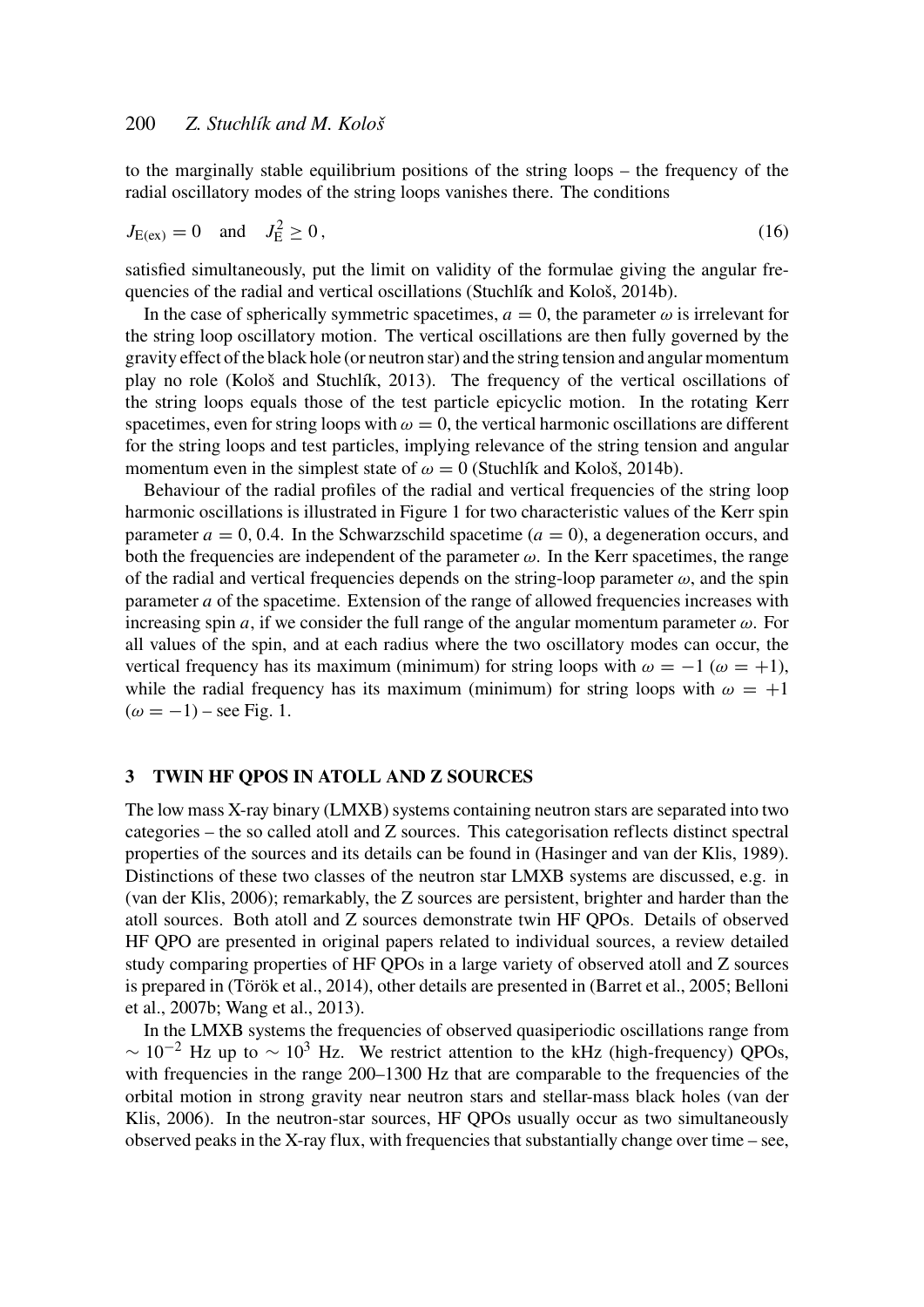

Figure 2. Restrictions on the mass *M* and spin *a* parameters of the neutron star in the 4U 1636-53 source implied by the string loop oscillation model applied to the whole variety of observational events of HF QPOs at the source. The limiting  $v_r - v_\theta$  (corresponding to  $v_U - v_L$ ) dependences are given for the limiting values of  $\omega = \pm 1$  (*left figure*) in the case of properly chosen spacetime parameters  $M$ ,  $a$ . We then give the allowed range in the space of the spacetime parameters  $M - a$ where covering of all the observational twin HF QPO data in the source 4U 1636-53 is possible (*right figure*).



Figure 3. Examples of the radial profiles of the string-loop oscillatory frequencies νr (*thin curves*) and  $v_{\theta}$  (*thick curves*) as related to the two observational events, with maximal and minimal frequency  $v_{\text{U}}$ . The parameters of the Kerr metric are mass  $M = 2.7 M_{\odot}$  and spin  $a = 0.5$ . The curved are dashed for  $r < 5$ , which is consider to be the inner parts of central object. The related values of the parameter  $\omega$  are depicted in both subfigures, relevant frequencies are also given.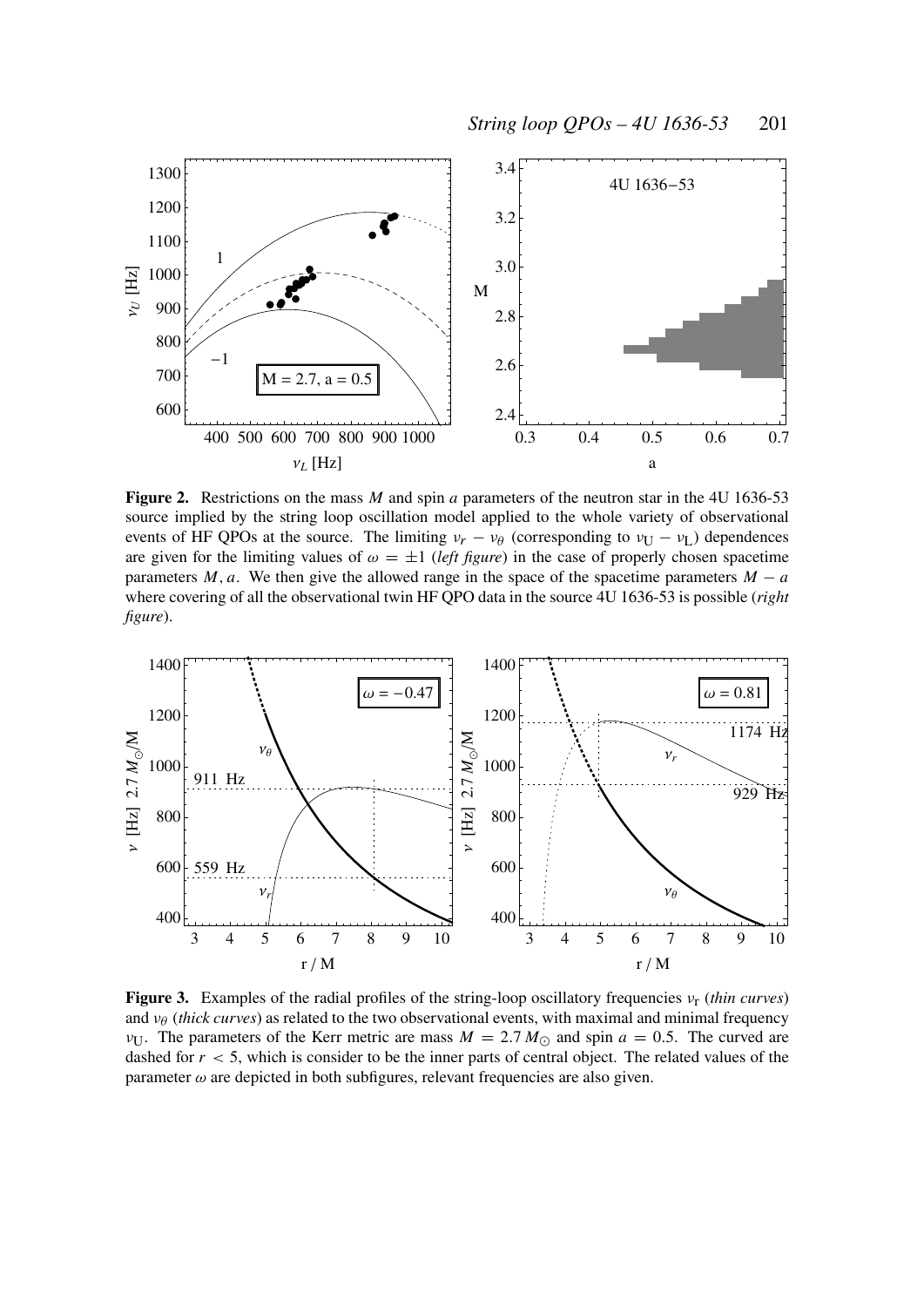e.g. (Barret et al., 2005; Méndez, 2006).<sup>1</sup> According to the standard convention, we call the two peaks corresponding to a twin HF QPOs the lower and upper QPO denoting their frequencies  $v_L < v_U$ . The observed twin HF QPOs span in the atoll or Z sources a large frequency range following an approximately linear  $v_L - v_U$  relation (Belloni et al., 2005). The frequency ratio in twin HF QPOs changes in the range of 3:2 to 5:4 in the atoll sources and in some of the Z sources, but for a variety of the Z sources the frequency ratio starts at 3:1 and finishes at 3:2. Recall that we know also a peculiar neutron star source XTE J1701- 407 where the observed HF QPOs resemble those observed in the microquasars, displaying two twin HF QPOs with frequency ratio 3:2 and a single HF QPO (Pawar et al., 2013). A similar behaviour occurs in the case of the peculiar source XTE J1701-462 (Homan et al., 2007).

The string loop oscillation model has been successfully applied to explain the frequencies of the HF QPOs with ratio 3:2 observed in the three Galactic microquasars GRS 1915+105, XTE 1550-564, GRO 1655-40 (Stuchlík and Kološ, 2014b), and the frequencies of HF QPOs observed in the peculiar source XTE 1701-407 where one observed frequency is mixed with two twin frequencies with ratio very close to the 3:2 ratio, typically observed in the black hole systems (microquasars), (Stuchlík and Kološ, 2014a). In both the cases, relevance of resonant phenomena in the string loop oscillation model has been assumed, and the limits of the string loop model implied for the black hole (neutron star) mass and spin are in agreement with independent measurements of these spacetime parameters. The resonance phenomena can be relevant for the behaviour of the oscillating string loops as indicated by the Kolmogorov–Arnold–Moser (KAM) theory (Möser, 1962; Stuchlík and Kološ, 2014b), or some resonance phenomena could be relevant even for creation of the string loops, selecting thus some special radii related to the resonant phenomena.

# 4 FITTING THE FREQUENCIES OF THE TWIN KHZ QPOS IN THE ATOLL SOURCE 4U 1636-53

Here we concentrate our attention on the frequency distribution of the observed twin HF QPOs in the widely studied atoll source 4U 1636-53. In this case the resonant phenomena cannot be relevant in explaining the observed twin HF QPOs because of the large scatter of the 4U 1636-53 observational data spanning the whole interval of the frequency ratio 3:2–5:4 (Barret et al., 2005; Török, 2009). The data reflecting all the observed twin HF QPOs in 4U 1636-53 are illustrated in Fig. 2.

For a given twin HF QPOs observed in a given source, we have to consider fixed values of the string parameter  $\omega$  and the spacetime parameters M and a. For a variety of twin HF QPOs being observed in the source, the spin and mass parameters have to be fixed, but the string loop parameter  $\omega$  can be varied. Various twin frequency observations could be generated by different string loops being created and decayed successively with different values of the parameter  $\omega$  reflecting locally different conditions in the source. The

<sup>1</sup> In the black hole systems (microquasars), the HF QPOs are detected at constant frequencies that are characteristic of a given source (Remillard and McClintock, 2006). When two or more frequencies are detected, they occur with a fixed small-number ratio; for twin observations the ratio 3:2 typically occurs (Török et al., 2005).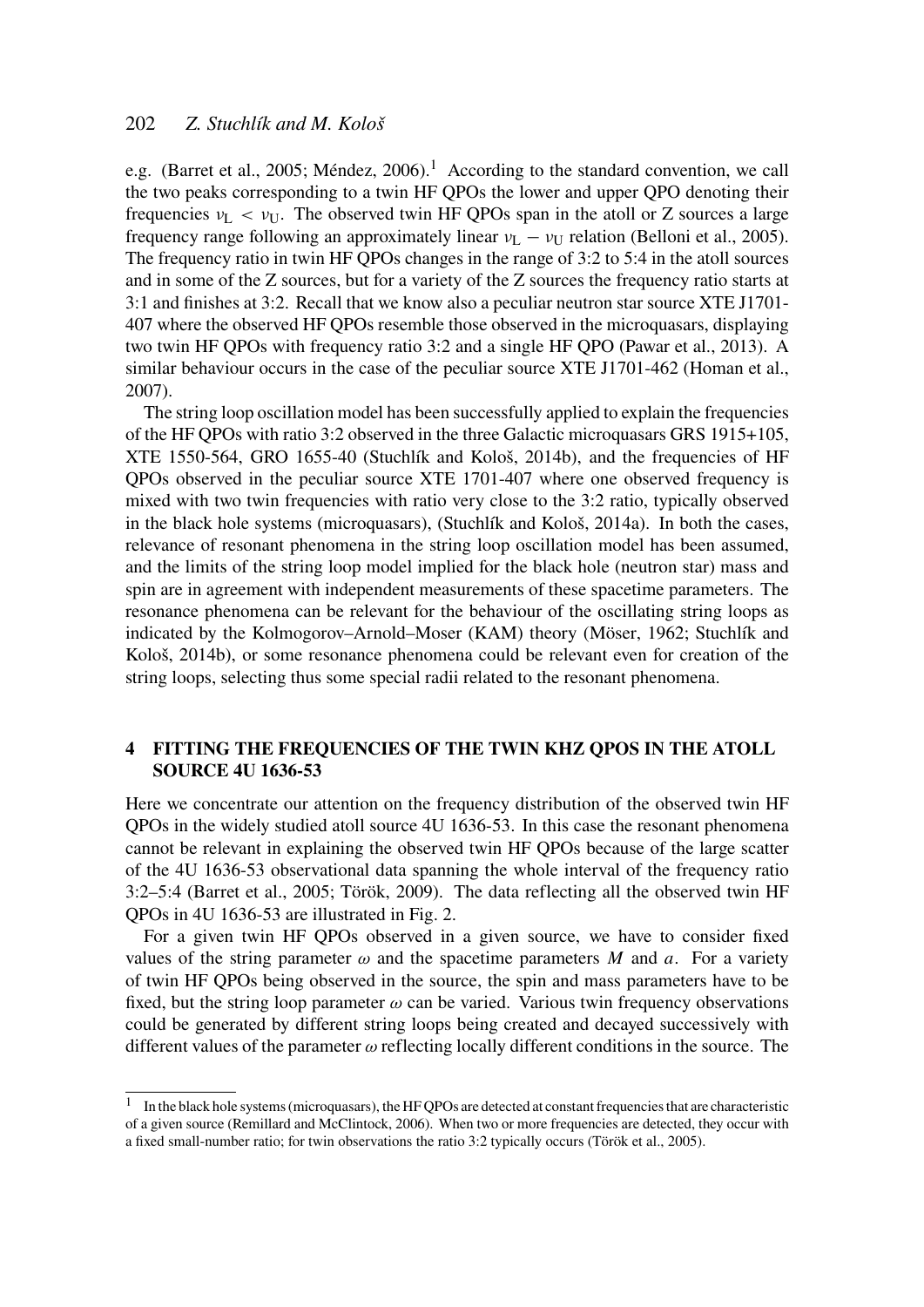string-loop oscillation model thus naturally introduces a possibility of significant scatter in distribution of frequencies of the twin HF QPOs. A large scatter in the distribution of twin HF QPOs in the  $v_L - v_U$  diagram can occur, if string loops with differing parameter  $\omega$  arise at a fixed radius of the disc under evolving conditions, or if they arise at different radii of the disc under differing local conditions. Naturally, we can expect mix of these two possibilities. On the other hand, a regular distribution of the twin HF QPOs along a line in the  $v_L - v_U$  diagram is possible only if string loops with a fixed parameter  $\omega$  occur on different radii of the Kerr spacetime describing the exterior of the neutron star; however, this is not the case of the 4U 1636-53 source.

For the largely scattered twin HF QPOs in the atoll sources 4U 1636-53, the resonance phenomena are evidently irrelevant in the framework of the string loop oscillation model and will not be considered here. Each point representing a twin HF QPO in the  $v_L - v_U$ diagram determines both the upper and lower frequencies, and their ratio. The frequencies given by an observed twin HF QPOs can be related to the frequencies of the radial and vertical oscillatory modes of the string loop. The upper frequency can be identified to the vertical (radial) frequency, if the oscillating string loop is located under (above) the radius of coincidence of the radial and vertical frequencies of a given string loop governed by its parameter ω.

The procedure of fitting the string loop oscillation frequencies to the observed frequencies in an observational event of a twin HF QPO has been determined in (Stuchlík and Kološ, 2014b). The fitting procedure gives for each of the observed events an allowed region of the parameter space of the spacetime parameters  $M$ ,  $a$ , determined by the limiting values of the string loop parameter  $\omega \in \{-1, 1\}$ . The resulting restriction of the spacetime and string parameters  $M$ ,  $a$ ,  $\omega$  is then given by the conjunction of the restrictions given for individual twin-frequency data points. While this procedure works quite efficiently for the simple situations of the observed HF QPOs in the microquasars and the XTE J1701-407 neutron star source, for the complex data sets related to the atoll source 4U 1636-53 it is complex and inconvenient.

Therefore, we use a different method, giving directly the dependence of the frequency of the radial and vertical oscillatory modes in the  $v_L - v_U$  diagram of the observed data points, assuming that the whole interval of the string loop parameter  $\omega \in \langle -1, 1 \rangle$  is relevant. For given mass parameter M, the fitting predicts only one line of the radial and vertical frequencies for the spin  $a = 0$ , due to the degeneracy of the radial profiles of the string loop oscillation frequencies in the Schwarzschild spacetimes  $(a = 0)$ , i.e. their independence of the stringy parameter  $\omega$ . Extension of the frequency region covered by the lines of the radial and vertical frequencies being related to the whole interval of the string loop parameter  $\omega \in \{-1, 1\}$  (i.e. the interval of allowed values of frequencies) increases with increasing spin *a*. We have to look for the values of the neutron star parameters  $M$ ,  $a$  when the region of the allowed radial and vertical frequencies of the string loops cover all the observed twin HF QPO data. The situation is illustrated in Fig. 2 (left), where the example of the  $v_r - v_\theta$  dependence is given for properly chosen values of the spacetime parameters *M*, *a*. The limiting lines correspond to the limiting values of  $\omega \in \{-1, 1\}$ . The spin parameter has been taken at the value of  $a = 0.5$  corresponding to the limit of applicability of the Hartle–Thorne theory (Urbanec et al., 2013).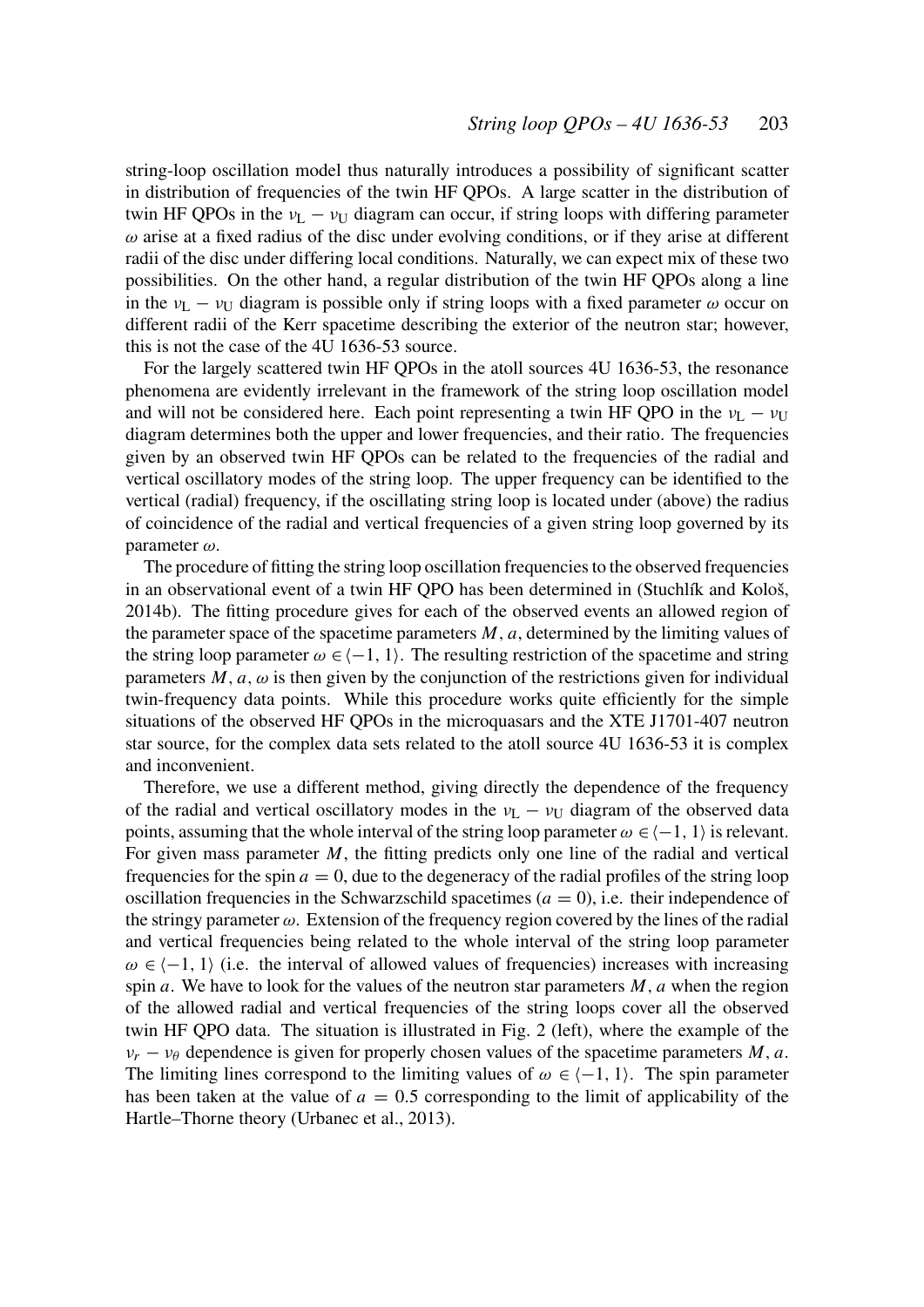Finally, the restrictions on the spacetime parameters *M*, *a* of the neutron stars in the atoll sources 4U 1636-53, predicted by the string loop oscillation model, are presented in Fig. 2 (right). The allowed region of the neutron star spacetime parameters is determined by a numeric procedure searching for the values of *M*, *a* parameters allowing to cover all the twin HF QPO data of the given source with the whole range of the string loop parameter  $\omega$ . For completeness, we have considered whole the range of the neutron star spin,  $a < 0.7$ , as predicted by the fully general relativistic models of neutron stars (Lo and Lin, 2011). In the presented approach, restrictions on the string loop parameter  $\omega$  are not discussed, as the whole range of  $\omega \in (-1, +1)$  is allowed. In Figure 3, the radial profiles of the frequency of the radial and vertical harmonic oscillatory modes are presented in a typical situation enabling fitting of observational data, while limiting role of the neutron star surface is depicted.

We can see that the string loop oscillation model allows for the neutron star atoll source 4U 1636-53 its spin in the range 0.45  $\lt a \lt 0.7$  and its mass in the range 2.5 $M_{\odot} \lt M \lt \lt d$ 2.9 $M_{\odot}$ . These ranges seem to be in marginal agreement with the Hartle–Thorne theory of the neutron stars, and the limits implied on neutron star mass by realistic equations of state (Urbanec et al., 2013). In fact, the limiting value of  $a = 0.45$  implies the mass of  $M \sim 2.65 M_{\odot}$  that can be explained by the very hard, mean-field equation of state.

#### 5 CONCLUSIONS

We have demonstrated that the twin HF QPOs observed in the atoll 4U 1636-53 source can be explained by the string loop oscillation model introduced in (Stuchlík and Kološ, 2014b). This model, reflecting oscillations of string loops governed by interplay of the tension and angular momentum that can approximate magneto-plasma toroidal structures, has been for the atoll source applied in a way different to those related to simple systems of HF QPOs observed in microquasars or the peculiar neutron star XTE J1701-407 system, where resonant phenomena can be assumed. In the atoll source 4U 1636-53, the string loop oscillation model gives restrictions on the spacetime parameters *M*, *a* assuming no restrictions on the string loop parameter  $\omega$ . We summarize that

• we cannot fit the observed data in the 4U 1636-53 source assuming only one string loop having a fixed value of the parameter  $\omega$ , but we have to consider string loop with  $\omega$  varied in the whole interval of allowed values  $\omega \in (-1, +1)$ .

• the neutron star has to be fast rotating, as the spin has to be in the range  $0.45 < a < 0.7$ ,

• the neutron star has to be very massive, with mass parameter limited to the interval  $2.5 M_{\odot} < M < 2.8 M_{\odot}$ .

Since the neutron star has to be very massive, we can conclude that the application of the Kerr geometry in the fitting procedure is justified, as for the near-maximum-mass neutron stars the exterior Hartle–Thorne geometry has to be close to the exterior Kerr geometry, giving close predictions of the physical phenomena occurring in their vicinity. However, the predicted spin,  $a \geq 0.45$ , is too high for the Hartle–Thorne theory to be applicable. The applicability can be only marginal. Therefore, we could expect that some proper modifications of the spacetime parameters of the external field of the neutron star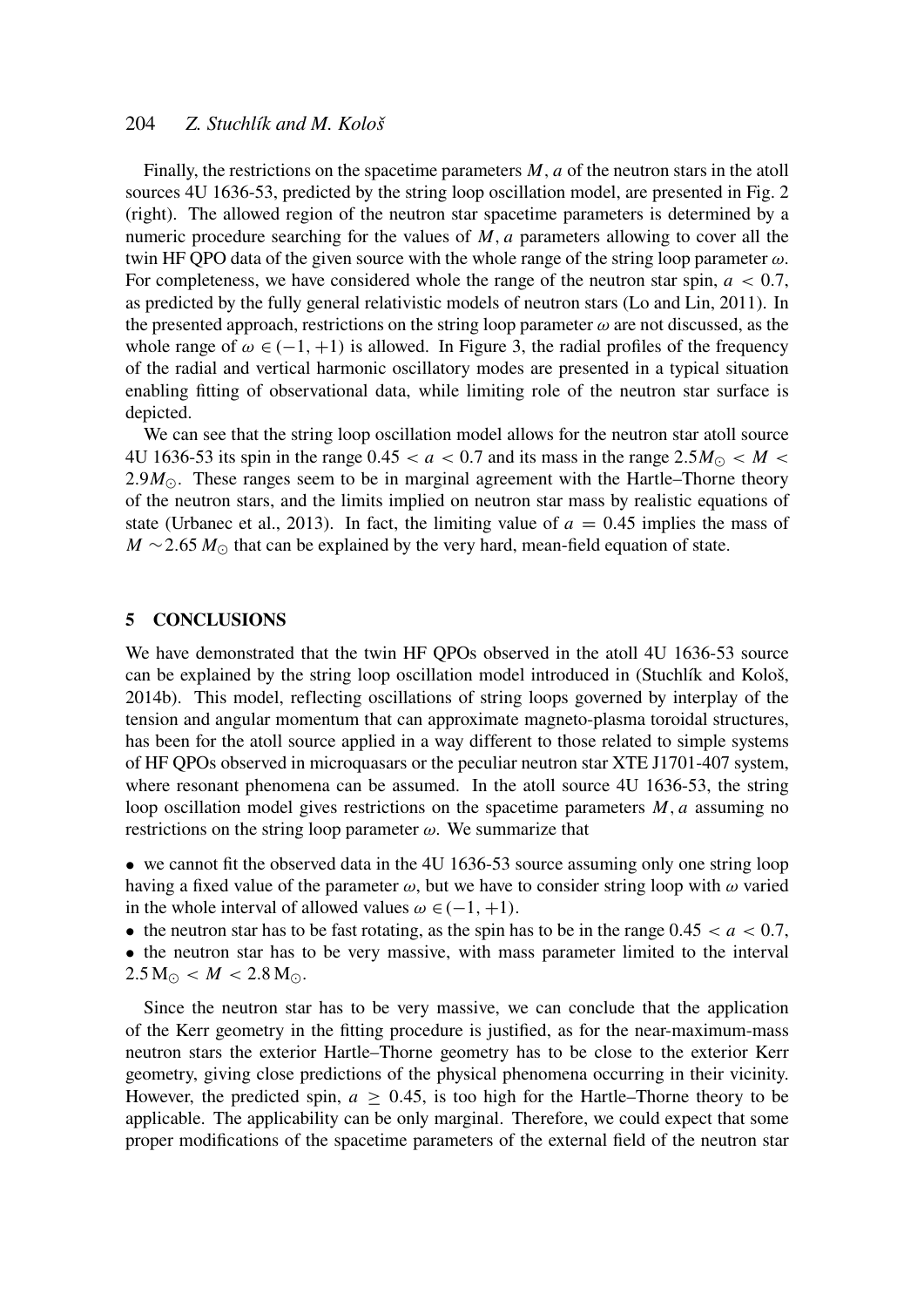are possible due to an additional electromagnetic interaction of electrically charge string loops with the magnetic field of the neutron star (Tursunov et al., 2013, 2014).

Therefore, it is clearly worth to investigate the string loop oscillation model in more detailed way, concentrating on the conditions for creation of "magnetic" string loops due to the kinetic dynamo effect along the lines proposed in (Cremaschini and Stuchlík, 2013; Cremaschini et al., 2013).

#### ACKNOWLEDGEMENTS

The authors would like to thank the EU grant Synergy CZ.1.07/2.3.00/20.0071, the internal student grant SGS/23/2013 of the Silesian University, and the Albert Einstein Centre for gravitation and astrophysics supported by the Czech Science Foundation Grant No. 14- 37086G.

#### **REFERENCES**

- Aliev, A. N. and Galtsov, D. V. (1981), Radiation from relativistic particles in nongeodesic motion in a strong gravitational field, *General Relativity and Gravitation*, 13, pp. 899–912.
- Barret, D., Olive, J.-F. and Miller, M. C. (2005), An abrupt drop in the coherence of the lower kHz quasi-periodic oscillations in 4U 1636-536, *Monthly Notices of the Royal Astronomical Society* , 361, pp. 855–860, arXiv: astro-ph/0505402.
- Barret, D., Olive, J.-F. and Miller, M. C. (2006), The coherence of kilohertz quasi-periodic oscillations in the X-rays from accreting neutron stars, *Monthly Notices of the Royal Astronomical Society* , 370, pp. 1140–1146, arXiv: astro-ph/0605486.
- Bejger, M., Zdunik, J. L. and Haensel, P. (2010), Approximate analytic expressions for circular orbits around rapidly rotating compact stars, *Astronomy and Astrophysics* , 520, A16, arXiv: 1008.0384.
- Belloni, T., Homan, J., Motta, S., Ratti, E. and Méndez, M. (2007a), Rossi XTE monitoring of 4U1636-53 - I. Long-term evolution and kHz quasi-periodic oscillations, *Monthly Notices of the Royal Astronomical Society* , 379, pp. 247–252, arXiv: 0705.0793.
- Belloni, T., Méndez, M. and Homan, J. (2005), The distribution of kHz QPO frequencies in bright low mass X-ray binaries, *Astronomy and Astrophysics*, 437, pp. 209–216, arXiv: astro-ph/0501186.
- Belloni, T., Méndez, M. and Homan, J. (2007b), On the kHz QPO frequency correlations in bright neutron star X-ray binaries, *Monthly Notices of the Royal Astronomical Society* , 376, pp. 1133– 1138, arXiv: astro-ph/0702157.
- Bini, D., Boshkayev, K., Ruffini, R. and Siutsou, I. (2013), Equatorial Circular Geodesics in the Hartle-Thorne Spacetime, *ArXiv e-prints*, arXiv: 1306.4792.
- Carter, B. (1973), Black hole equilibrium states., in C. Dewitt and B. S. Dewitt, editors, *Black Holes (Les Astres Occlus)*, pp. 57–214.
- Chandrasekhar, S. and Miller, J. C. (1974), On slowly rotating homogeneous masses in general relativity, *Monthly Notices of the Royal Astronomical Society* , 167, pp. 63–80.
- Christensson, M. and Hindmarsh, M. (1999), Magnetic fields in the early universe in the string approach to MHD, *Phys. Rev. D* , 60(6), 063001, arXiv: astro-ph/9904358.
- Cremaschini, C. and Stuchlík, Z. (2013), Magnetic loop generation by collisionless gravitationally bound plasmas in axisymmetric tori, *Phys. Rev. E* , 87(4), 043113.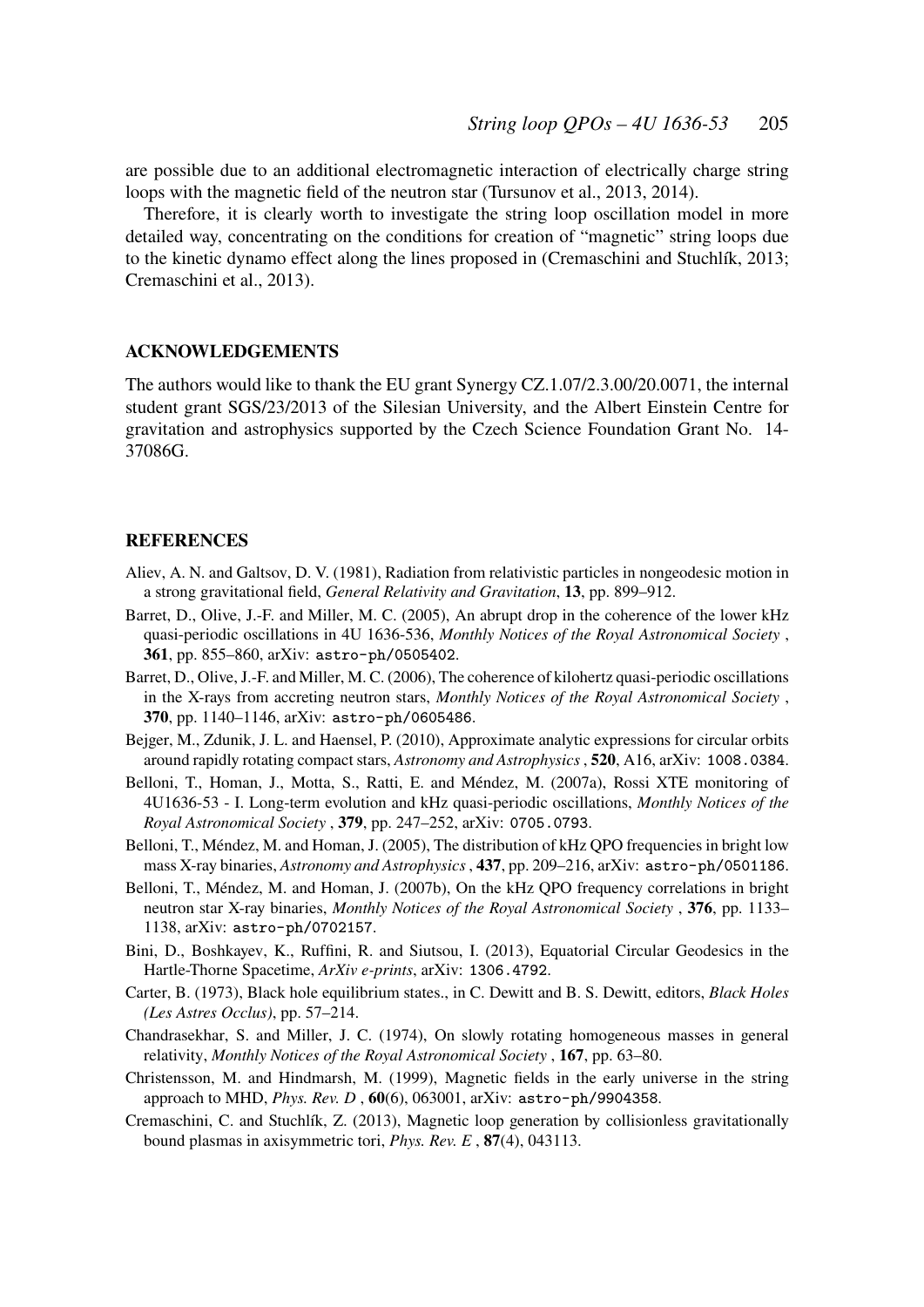- Cremaschini, C., Stuchlík, Z. and Tessarotto, M. (2013), Kinetic theory of quasi-stationary collisionless axisymmetric plasmas in the presence of strong rotation phenomena, *Physics of Plasmas*, 20(5), p. 052905.
- Hartle, J. B. (1967), Slowly Rotating Relativistic Stars. I. Equations of Structure, *The Astrophysical Journal* , 150, p. 1005.
- Hartle, J. B. and Thorne, K. S. (1968), Slowly Rotating Relativistic Stars. II. Models for Neutron Stars and Supermassive Stars, *The Astrophysical Journal* , 153, p. 807.
- Hasinger, G. and van der Klis, M. (1989), Two patterns of correlated X-ray timing and spectral behaviour in low-mass X-ray binaries, *Astronomy and Astrophysics* , 225, pp. 79–96.
- Homan, J., van der Klis, M., Wijnands, R., Belloni, T., Fender, R., Klein-Wolt, M., Casella, P., Méndez, M., Gallo, E., Lewin, W. H. G. and Gehrels, N. (2007), Rossi X-Ray Timing Explorer Observations of the First Transient Z Source XTE J1701-462: Shedding New Light on Mass Accretion in Luminous Neutron Star X-Ray Binaries, *The Astrophysical Journal* , 656, pp. 420– 430, arXiv: astro-ph/0610803.
- Jacobson, T. and Sotiriou, T. P. (2009), String dynamics and ejection along the axis of a spinning black hole, *Phys. Rev. D* , 79(6), 065029, arXiv: 0812.3996.
- Kološ, M. and Stuchlík, Z. (2010), Current-carrying string loops in black-hole spacetimes with a repulsive cosmological constant, *Phys. Rev. D* , 82(12), 125012, arXiv: 1103.4005.
- Kološ, M. and Stuchlík, Z. (2013), Dynamics of current-carrying string loops in the Kerr nakedsingularity and black-hole spacetimes, *Phys. Rev. D* , 88(6), 065004, arXiv: 1309.7357.
- Kovář, J. (2013), Spiral motion formation in astrophysics, *European Physical Journal Plus*, 128, p. 142.
- Larsen, A. L. (1993), Dynamics of cosmic strings and springs; a covariant formulation, *Classical and Quantum Gravity*, 10, pp. 1541–1548, arXiv: hep-th/9304086.
- Lo, K.-W. and Lin, L.-M. (2011), The Spin Parameter of Uniformly Rotating Compact Stars, *The Astrophysical Journal* , 728, 12, arXiv: 1011.3563.
- Méndez, M. (2006), On the maximum amplitude and coherence of the kilohertz quasi-periodic oscillations in low-mass X-ray binaries, *Monthly Notices of the Royal Astronomical Society* , 371, pp. 1925–1938, arXiv: astro-ph/0607433.
- Möser, J. K. (1962), On invariant curves of area-preserving mappings of an annulus, *Nachr. Akad. Wiss. Göttingen*, pp. 1–20.
- Pawar, D. D., Kalamkar, M., Altamirano, D., Linares, M., Shanthi, K., Strohmayer, T., Bhattacharya, D. and van der Klis, M. (2013), Discovery of twin kHz quasi-periodic oscillations in the lowmass X-ray binary XTE J1701-407, *Monthly Notices of the Royal Astronomical Society* , 433, pp. 2436–2444, arXiv: 1306.0168.
- Remillard, R. A. and McClintock, J. E. (2006), Active X-ray States of Black Hole Binaries: Current Overview, in *American Astronomical Society Meeting Abstracts*, volume 38 of *Bulletin of the American Astronomical Society*, p. 903.
- Semenov, V., Dyadechkin, S. and Punsly, B. (2004), Simulations of Jets Driven by Black Hole Rotation, *Science*, 305, pp. 978–980, arXiv: astro-ph/0408371.
- Semenov, V. S. and Bernikov, L. V. (1991), Magnetic flux tubes Nonlinear strings in relativistic magnetohydrodynamics, *Astrophysics and Space Science* , 184, pp. 157–166.
- Stuchlík, Z. and Kološ, M. (2012a), Acceleration of string loops in the Schwarzschild-de Sitter geometry, *Phys. Rev. D* , 85(6), 065022, arXiv: 1206.5658.
- Stuchlík, Z. and Kološ, M. (2012b), String loops in the field of braneworld spherically symmetric black holes and naked singularities, *Journal of Cosmology and Astroparticle Physics* , 10, 008, arXiv: 1309.6879.